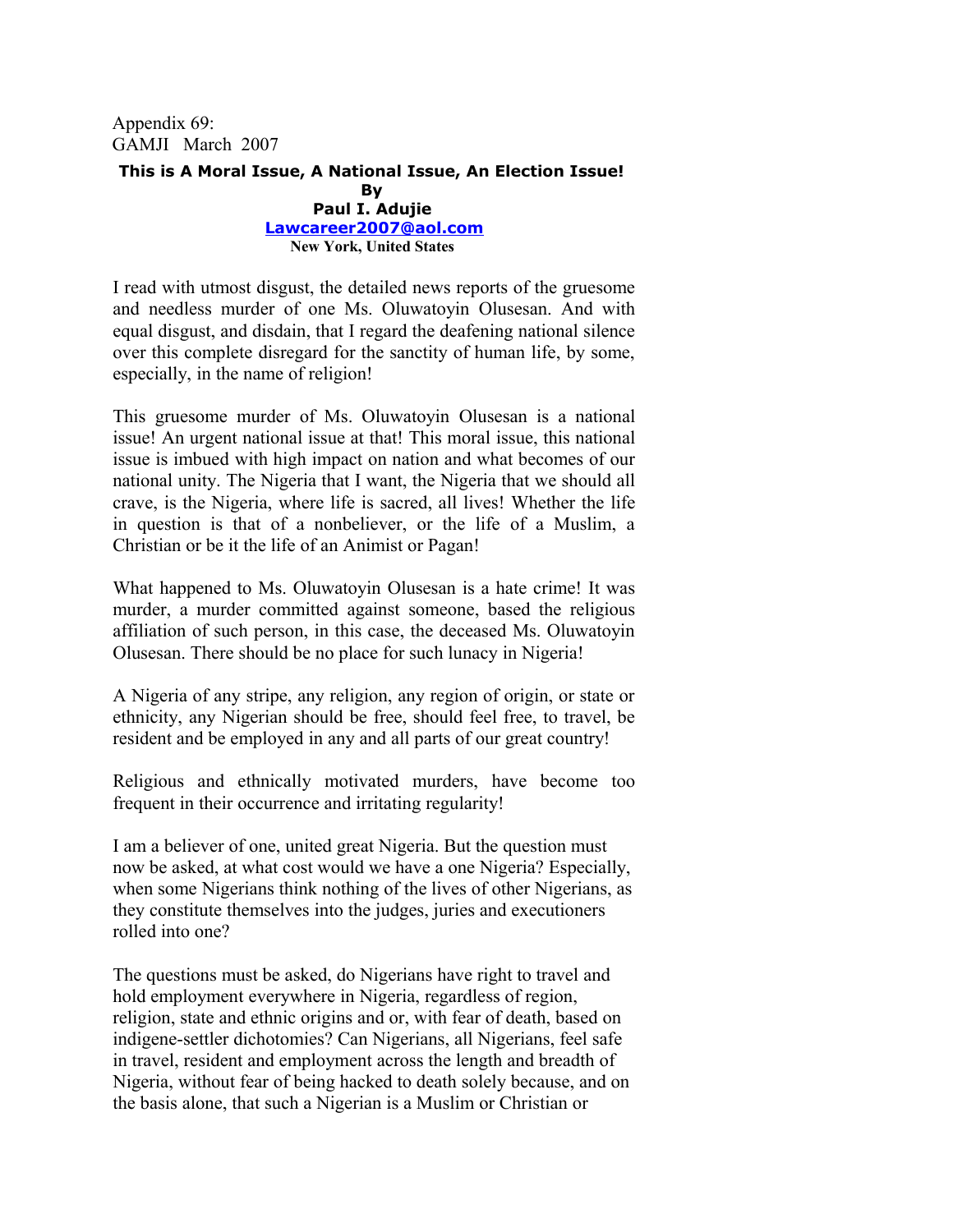other? Must the value of a Nigeria life, be predicated on her/his difference?

Why does being different translate to death sentence or worthless life of one Nigerian over the other?

I am a Nigerian, proud of my Nigerian-ness, but do I have a right to be different? Must I be a cultural and religious replica of my place of resident or employment? Why must a Nigerian be murdered by fellow Nigerians because she/he is different culturally or religiously or linguistically? Why?

Do Nigerians have right to traverse every nook and cranny of Nigeria without fear of being lynched by some other Nigerians?

I am in favor of all religions as I am equally against all religions, when and if, religions and its illogical fervors become inimical to Nigeria's national interests! Nigeria is more important to me, than, ANY religion! OK, Nigeria is my religion! I am glad that Dr. Abati wrote about this and a good portion of Dr. Abati's excellent article is excerpted below; but, I really wish that MORE Nigerian journalists are writing about this and commenting about this senseless and religiously motivated murder of a fellow human being, a fellow Nigerian, who was guiltless!

When is the firebrand Colonel Dangiwa Umar going to comment about this? Or when is he going to be asked by Nigerian journalists? Where are the usual noisemakers? Why are they neglecting to comment on this all-important national issue? It requires thinking? Or it is not sexy or jumping on the bandwagon easy-stuff?

AND, when are Nigerian journalists going to be asking the presidential candidates questions about Ms. Oluwatoyin Olusesan's senseless murder!

I have had cause in the past to write a commentary, titled, Nigerian Citizenship Should be Redefined [\(read\)](http://www.nigeriavillagesquare.com/home/281.html%20http:/www.google.com/custom?q=Nigerian+Citizenship+should+be+redefined+Adujie&btnG=Search&hl=en&ie=ISO-8859-1&oe=ISO-8859-1&client=pub-9312122639450878&cof=FORID:1;GL:1;LBGC:336699;LC:#0000ff;V) This is a MORAL issue, this is a NATIONAL issue! This calls for national debate, this is ought to become part of our national issues for candidates jostling for elective offices!

In Case You Missed It, Here is a portion of Dr. Reuben Abati's excellent article, excerpted for brevity:

The following is taken from the pages of The Punch newspaper of Thursday, March 22, 2007: "Muslim pupils at a secondary school in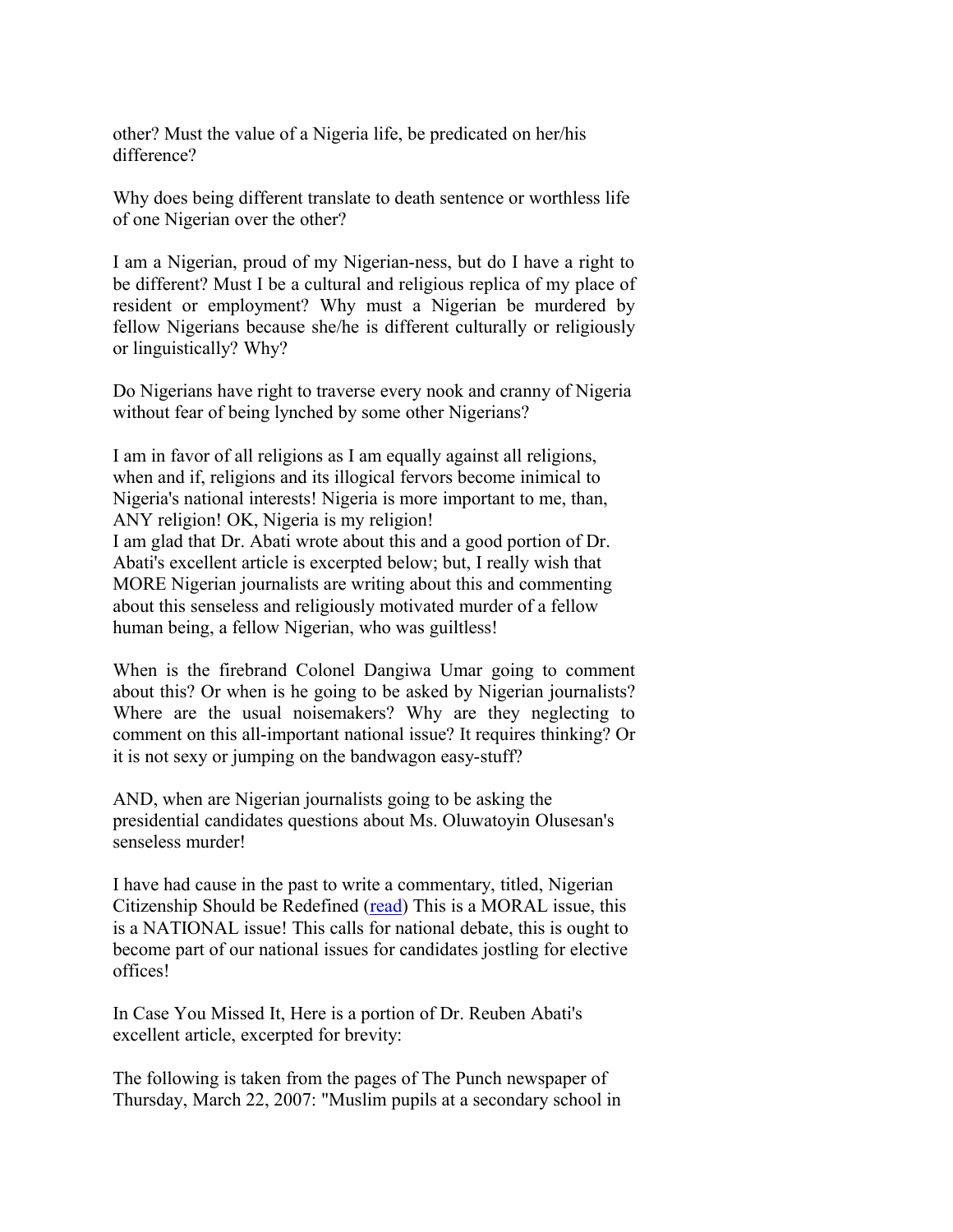Gandu, Gombe state, beat a teacher to death after accusing her of desecrating the Koran. According to agency reports, the teacher, Oluwatoyin Olusesan, a Christian, was invigilating an Islamic Religious Knowledge exam at the Government Day Secondary School, Gandu when the incident occurred. The students attacked her outside the school compound after the exam and killed her. They also burnt some of the school blocks in the process.

The Vice Principal, Hajiya Hadiza Gombe said the teacher, who was employed on contract was assigned to invigilate the SS1 pupils who were writing their Islamic Religious Knowledge exams. She added that the teacher suspected that a foul play was about to take place when one of the students wanted to come in with his books to the exam hall. Gombe said when the teacher collected the books and threw them outside, unknown to her, there was a copy of the Holy Quoran among the books. The principal said before they knew what was happening, the students had started chanting Allahu Akbar (God is Great). All efforts to control the rampaging students proved abortive even when the school principal, Mohammed Sadiq, tried to protect the teacher in his office. The principal was also terribly beaten and injured while they set the teacher's car, three classes, the school's clinic, administrative block and library on fire..."

I think that the least that can be done is to close down this school permanently and throw away the keys. The students behind this act of savagery should be identified, and made to face the full wrath of the law: these are not students, they are something else, something unnamable, and the society that has produced this level of criminality at the level of a secondary school is truly an unfortunate society. That this is the character of young persons in certain parts of the country is lamentable. These are children who are in their teens, and probably as young as 11; we have every cause to worry about the future. Ms Olusesan was doing her duty as a teacher.

Examination malpractice is the bane of the education sector in Nigeria. She had no intention whatsoever to desecrate any religion, she merely wanted to protect the integrity of the examination that she had been asked to invigilate. She wanted to stop one of the pupils from cheating. But her own pupils, over whom she stands in principle in loco parentis turned against her and the school system and wreaked havoc.

There was no one prompting them, no mallam or imam in the background giving them any instructions, they acted out of their own volition as products of a peculiar socialization process in Nigeria, within the framework of which anyone who speaks a different tongue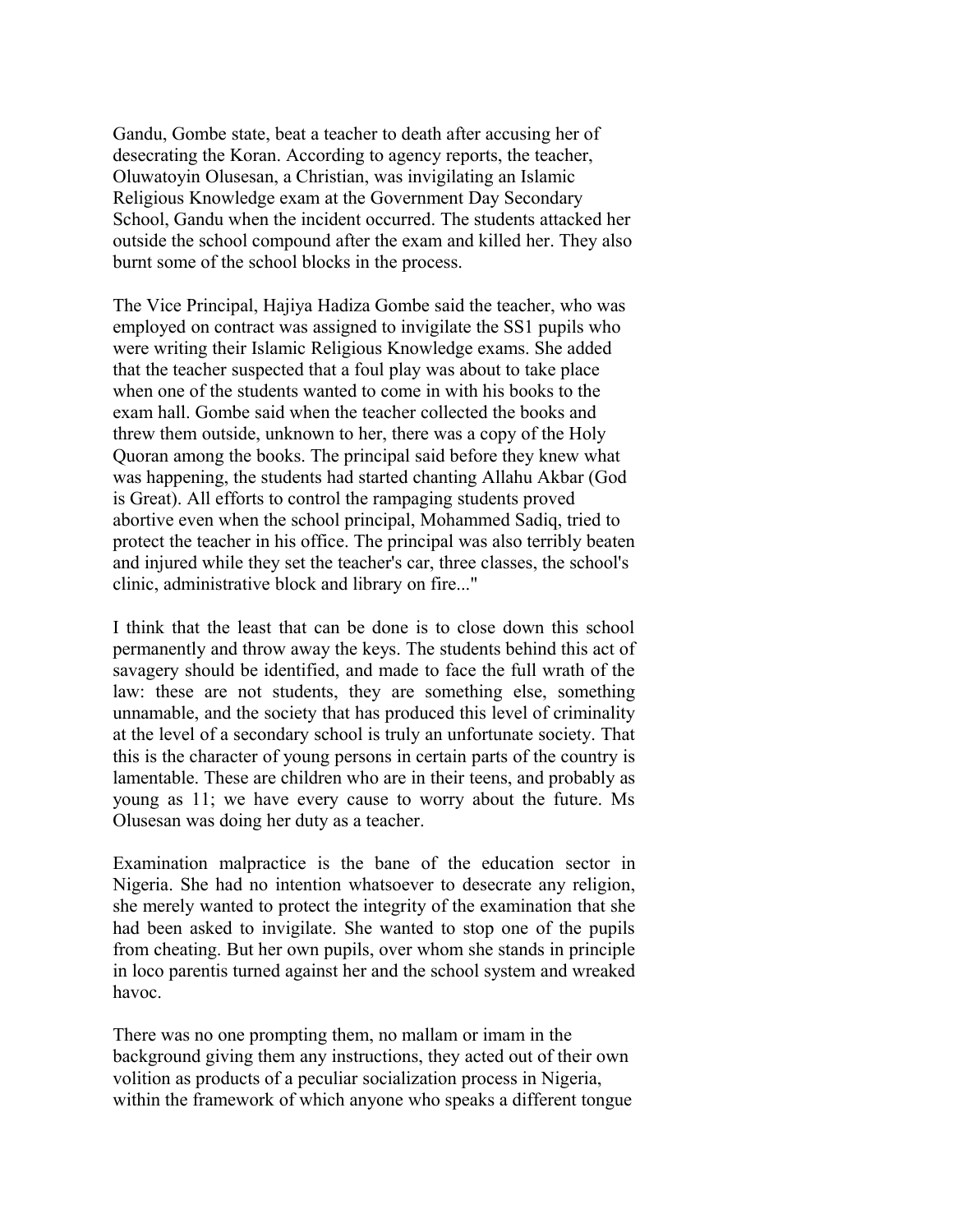or belongs to another faith, is seen as an outsider, as an enemy to be exterminated at the slightest provocation. What was played out in that incident in Gombe is the terrible story of Nigeria.

Coming a few days after a group of mad men, the supporters of Alhaji Hashidu Abubakar stormed an open court in session and inflicted injuries on the Chief Magistrate, just because they did not want the Magistrate to remand their leader in prison custody, this episode confirms the suspicion that Gombe state has effectively become a theatre of anarchy. It is a shame that there is a government in place there. And if we may add, this is yet another proof that we are not yet a nation.

Ms Olusesan is a contract staff: this is something that happens in many Northern states: on account of an indigenization drive which is really an act of temporocentrism, and discrimination, workers from other parts of the country who seek employment in the Northern states, as civil servants, are recruited as contract staff. They are regarded as outsiders and yet the Nigerian Constitution forbids any form of discrimination against all citizens, in every part of Nigeria. This is a problem with the Nigerian state: the fact that depending on the circumstances a citizen with bona fide rights under the Constitution could become a non-citizen, as in the ethnic crisis in Plateau state, the inter-ethnic conflicts in Ife/Modakeke, Aguleri/Umuleri, the Tiv/Jukun conflict, and all such examples in which a combination of ethnic and sectarian violence has placed a question mark on the Nigerian arrangement.

The crisis did not begin today; the children of Gombe are the great grandchildren of this phenomenon. The conversion of religion into a vehicle for violence takes at least there main forms in the Nigerian context: an intra-religion form, an inter-religion form and the mixture of religion and state politics, but it is the second category that has been most felt.

There was for example a religious dimension to the Nigerian civil war of 1967 -70, with the killing of Igbos who are mainly Christians in the Moslem North, and the declaration of secession by Igbos under the umbrella of the Republic of Biafra, in 1980, there was yet another clash between Moslems and Christians in Kano, again in Maiduguri in 1981, in Gombe in 1983, in Yola in 1984, Kafanchan in 1985, University of Ibadan in 1986, Kaduna in 1987, Kano and Bauchi in 1991, Zango Kataf and Bauchi in 1992, Funtua in 1992, Kano in 1994, Kaduna in 2000, Jos in 2001, Abuja in 2002, Numan, Adamawa in 2003, Maiduguri, Kano, Bauchi, and Onitsha in 2006. Common to all these instances of Christian-Moslem is needless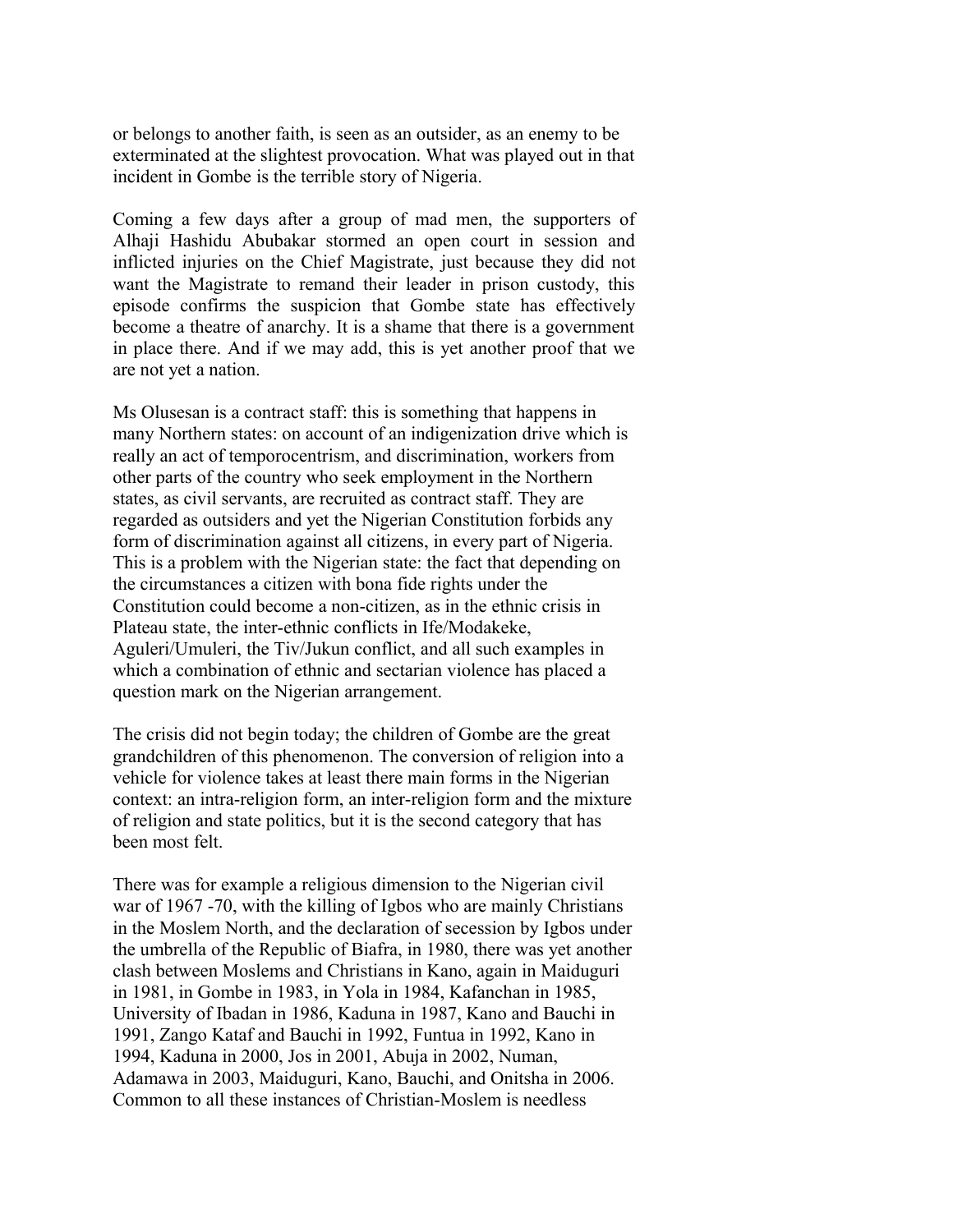rivalry, a clear advertisement of religious intolerance and complete disregard for human rights, and a total abandonment of all the original teachings of the religions about love and peace

In 1994, a Moslem sect engaged a group of Egungun worshippers in a bloody fight on the streets of Lagos. In 1998, Moslem youths attacked the Moremi shrine in Offa, Kwara state; in Bariga, Lagos, fanatical Moslem youths stopped a masquerade from passing through Ayoka street where a mosque is located. In 2001, an Oro cult festival in Sagamu was defied by the Moslem Hausa-Fulani residents, resulting in a temporary spread of anomie. In September 2005, the sleepy town of Iwo, Osun state became a theatre of war when a group of Moslems called Tahun took on the community's masquerade cult in open combat.

Often the reasons for the orgy of religious violence may seem rather strange and implausible: in 1986, the University of Ibadan community was divided between Moslem and Christian academics over the location of a cross in front of the Chapel of Resurrection.

In 2002, Moslems opposed plans to host the Miss World Beauty pageant in Nigeria and a certain reference to the Prophet Muhammad (SAW) in an article in ThisDay newspaper written by a young reporter Isioma Daniel. There was also the famous Gideon Akaluka case. Akaluka was murdered, like Ms Olusesan because he was said to have desecrated the Holy Quran; in Lagos, Idi Araba, a Lagos suburb exploded because a Yoruba man allegedly urinated close to a Fulani mosque.

In 2000, disagreements over the introduction of the Sharia as a criminal orthodoxy also resulted in killings, and in 2006, a controversy in Europe involving the publication of certain cartoons about the Prophet (SAW) in a Danish newspaper, Jyllands-Posten led to an orgy of killings in parts of Nigeria. The same year, students of two Higher Institutions: Obafemi Awolowo University and the Federal Polytechnic, Ilaro staged a religious drama of their own which resulted in the disruption of public peace.

In the former, a group of Moslem students attacked other students who were said to have been watching a pornographic film, what followed was an open fight in which dangerous weapons were freely employed.

In Ilaro, Christian students attacked female students wearing the Moslem hijab; Moslem students quickly formed themselves into an army and organized reprisal attacks.